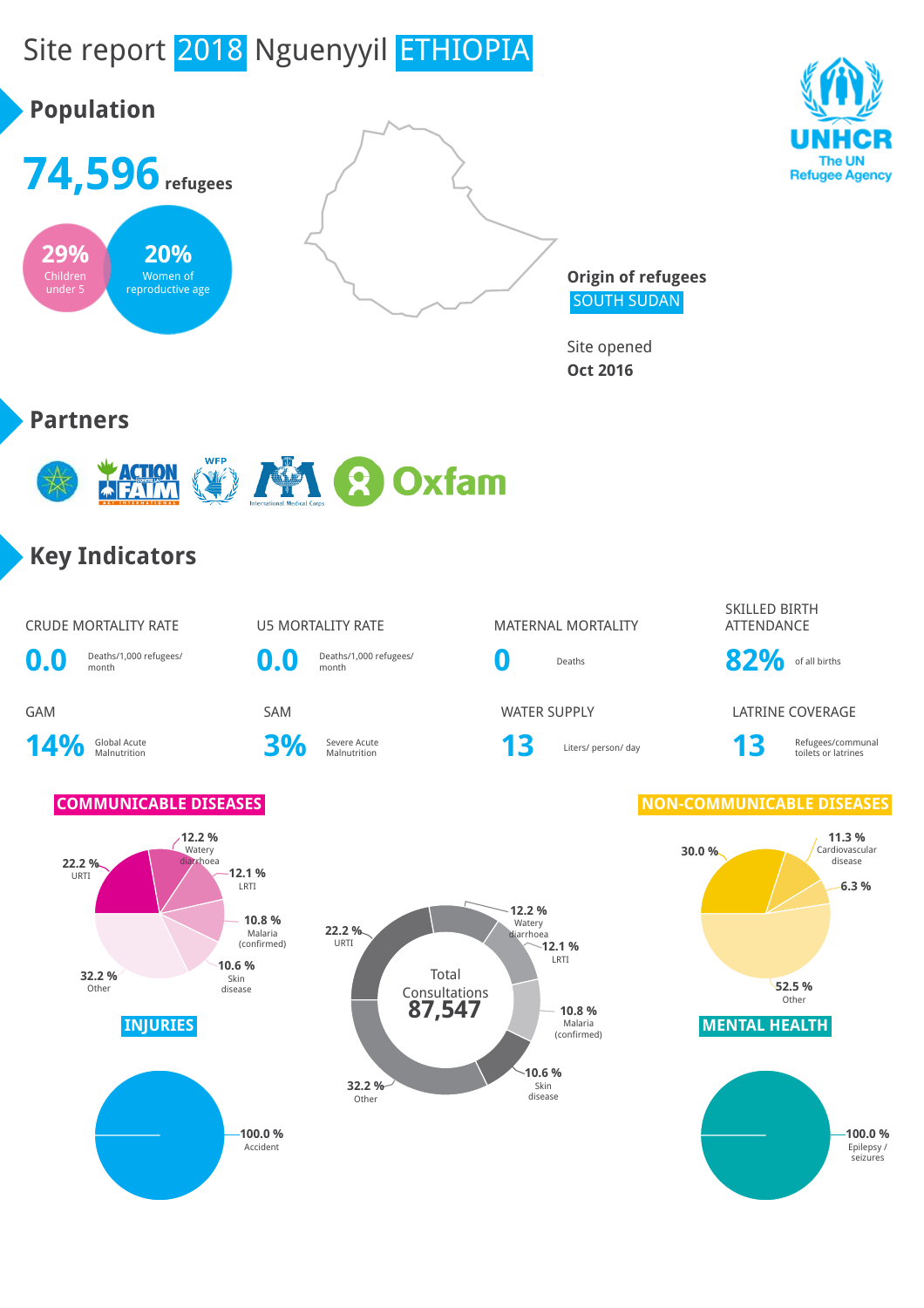### **Public Health**

| <b>HEALTH STAFFING</b>                                      | <b>INDICATOR</b> | <b>STANDARD</b> |           | <b>MORBIDITY</b>                                 | <b>INDICATOR</b> | <b>STANDARD</b> |   |   |
|-------------------------------------------------------------|------------------|-----------------|-----------|--------------------------------------------------|------------------|-----------------|---|---|
| Number of medical doctors                                   |                  | 1: 50,000       | ☺         | Incidence of malaria among children under        | 12               |                 |   |   |
| Number of qualified nurses                                  | 12               | 1:10,000        | ◙         | Incidence of watery diarrhoea among              | 26               |                 |   |   |
| Number of community health workers                          | 200              | 1: 1,000        | ◙         | children under 5                                 |                  |                 |   |   |
| <b>ACCESS AND UTILIZATION</b>                               | <b>INDICATOR</b> | <b>STANDARD</b> |           | Incidence of pneumonia among children<br>under 5 | 21               |                 |   |   |
| Consultations per trained clinician per day                 | 47               | < 50            | ◙         | Incidence of pneumonia among over 5              | 12               |                 |   |   |
| Health utilisation rate (new visits / refugee /             | 1.2              | $1 - 4$         | ల         | Tuberculosis success rate                        | 78%              | < 90%           | ▲ |   |
| year)<br>Proportion of host population consultations        | 0%               |                 |           | Were any MDR/X-TB cases diagnosed among<br>PoCs? | Yes              | <b>No</b>       | ☺ |   |
| <b>MORTALITY</b>                                            | <b>INDICATOR</b> | <b>STANDARD</b> |           | VACCINATION                                      | <b>INDICATOR</b> | <b>STANDARD</b> |   |   |
| <b>Crude Mortality Rate</b><br>(CMR) (/1000/month)          | 0.0              | < 0.75          | $\bullet$ | Full vaccination coverage                        | 19%              | $< 95\%$        |   | Ø |
| <b>Under-five Mortality Rate</b><br>(U5MR) (/1000/month)    | 0.0              | < 1.5           | Ø         | Measles vaccination coverage                     | 90%              | < 95%           |   | 0 |
| <b>Infant Mortality Rate</b><br>(IMR) (/1000 livebirths)    | 0.0              | < 30            | $\bullet$ | Source of vaccination data                       | <b>HIS</b>       |                 |   |   |
| <b>Neonatal Mortality Rate</b><br>(NNMR) (/1000 livebirths) | $\mathbf 0$      | < 20            | $\bullet$ | <b>IN-PATIENT DEPARTMENT (IPD)</b>               | <b>INDICATOR</b> | <b>STANDARD</b> |   |   |
| <b>OUTBREAK ALERT AND RESPONSE</b>                          | <b>INDICATOR</b> | <b>STANDARD</b> |           | Average length of stay (days)                    | 4.0              |                 |   |   |
| Proportion of outbreaks investigated within 48<br>hours     |                  | 100%            |           | Case fatality rate                               | 0.0              |                 |   |   |
| Number of outbreaks reported                                | $\mathbf 0$      |                 |           | Hospitalisation rate                             | 6.9              | $50 - 150$      |   | Ø |

# **Reproductive Health**

| <b>ANTENATAL CARE</b>                                                                     | <b>INDICATOR</b> | <b>STANDARD</b> |   | <b>FAMILY PLANNING</b>                                                      | <b>INDICATOR</b> | <b>STANDARD</b> |                       |
|-------------------------------------------------------------------------------------------|------------------|-----------------|---|-----------------------------------------------------------------------------|------------------|-----------------|-----------------------|
| Antenatal care coverage                                                                   | 32%              | > 90%           | Ω | Contraceptive prevalence rate                                               | 1%               | $\geq 30\%$     | $\boldsymbol{\Omega}$ |
| Coverage of antenatal tetanus vaccination                                                 | 63%              | >95%            | А | Source of contraceptive prevalence data                                     | <b>HIS</b>       |                 |                       |
| <b>DELIVERY CARE</b>                                                                      | <b>INDICATOR</b> | <b>STANDARD</b> |   | SEXUAL AND GENDER-BASED VIOLENCE (SGBV)                                     | <b>INDICATOR</b> | <b>STANDARD</b> |                       |
| Proportion of births attended by skilled<br>personnel                                     | 82%              | $\geq 90\%$     |   | Total number of reported rapes                                              | 3                |                 |                       |
| Proportion of births conducted by caesarean<br>section                                    | 0%               | $5 - 15%$       | Ø | Proportion of eligible rape survivors provided<br>with PEP within 72 hours  | 100%             | 100%            |                       |
| Proportion of newborn infants with low birth<br>weight (<2500 gs) (weighed within 72 hrs) | 1%               | < 15%           |   | Proportion of eligible rape survivors provided<br>with ECP within 120 hours | 100%             | 100%            |                       |
| Proportion of teenage pregnancies                                                         | 3%               |                 |   | SEXUALLY TRANSMITTED INFECTIONS (STIS)                                      | <b>INDICATOR</b> | <b>STANDARD</b> |                       |
| Still birth rate (/ 1000 total births / month)                                            | 0                |                 |   | Number of genital ulcer diseases                                            | $\Omega$         |                 |                       |
| Number of maternal deaths                                                                 | $\mathbf{0}$     |                 |   | Number of Pelvic Inflammatory diseases                                      | 3                |                 |                       |
| Proportion of maternal deaths investigated<br>within 48 hours                             |                  | 100%            |   |                                                                             |                  |                 |                       |